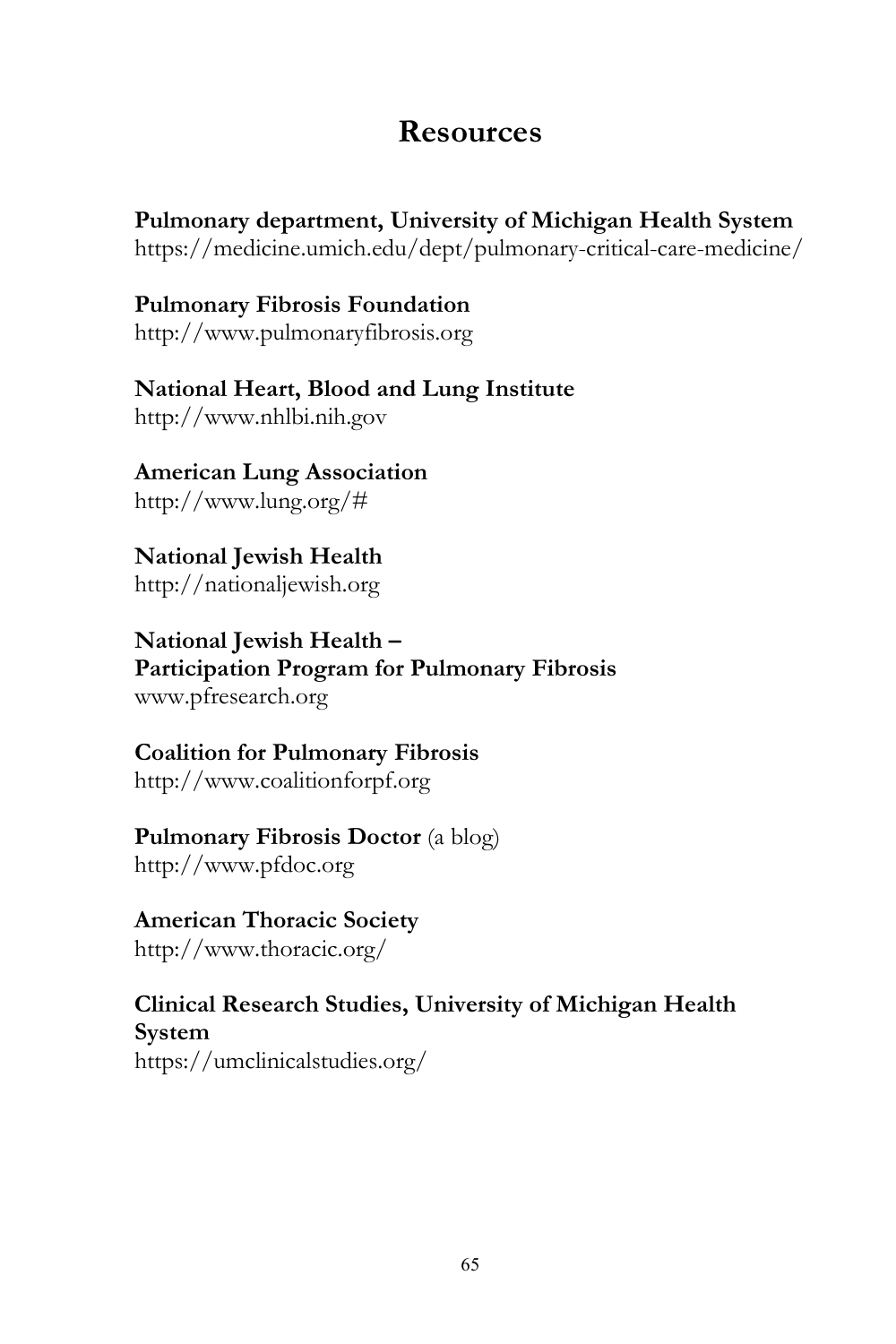#### **Patient Education Clearinghouse, University of Michigan Health System**

http://pteducation.med.umich.edu

#### **"Every Breath Counts"** (video)

http://everybreathcountsfilm.com (Inclusion of this resource does not constitute endorsement of products offered by the video's sponsoring organizations.)

**CarePages** (free websites/blogs for patients and families) https://www.carepages.com

Thanks to author Peter M., an ambassador for the Pulmonary Fibrosis Foundation, for recommending many of the resources shown here.

If you are interested in knowing how you can help advance research on pulmonary fibrosis and other conditions, please contact the University of Michigan Health System Office of Medical Development at (734) 998-7705.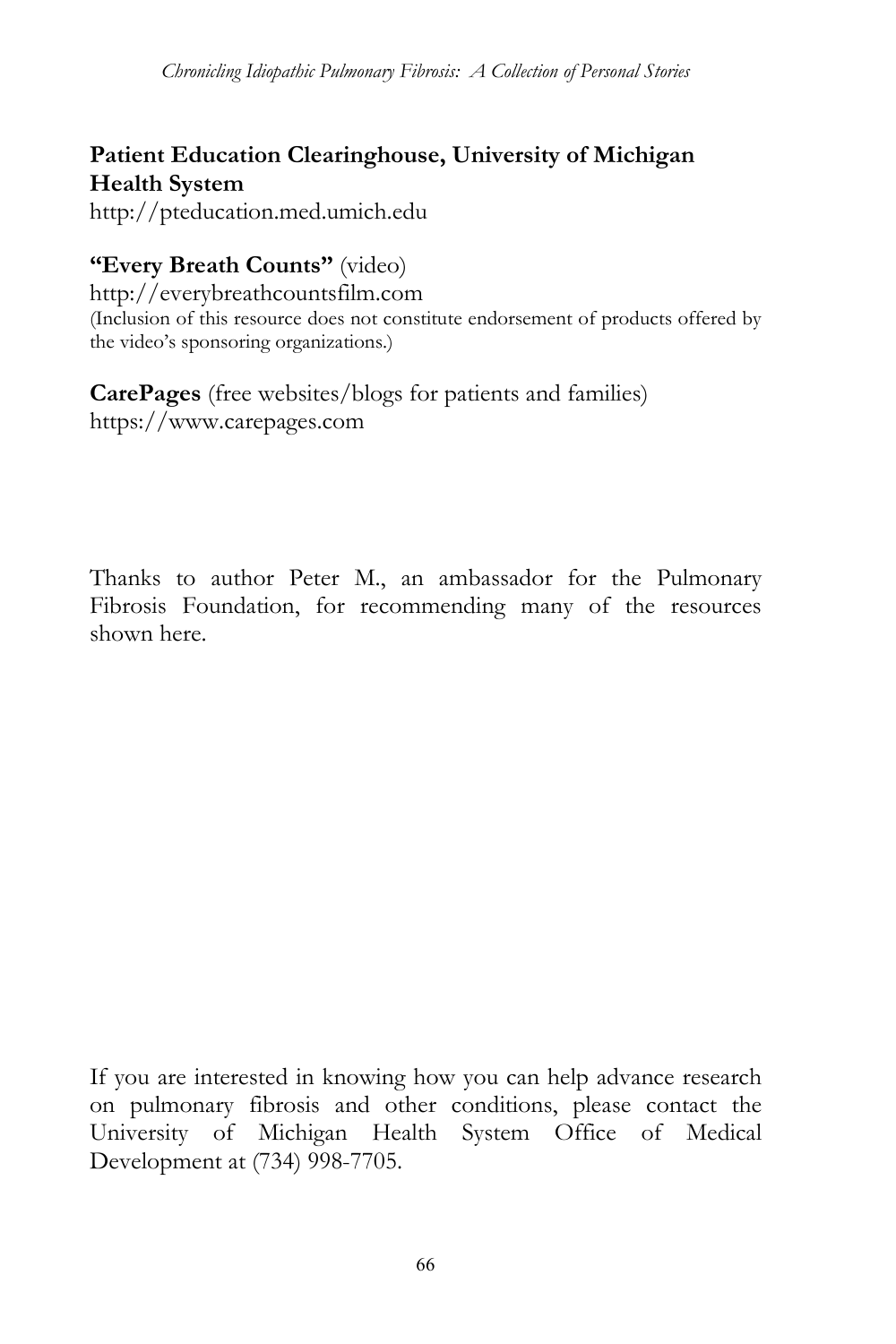# **Telling Your Story**

There is growing interest in clinical departments in creating books that share personal stories that are written *by* patients and *for* patients who share a common diagnosis. Most people do not expect to become authors and may not have this kind of writing experience. To help them get started, the contributing patient-authors were given a list of questions to help them start thinking about how they might like to tell their story. Those questions are reproduced here in hope that they might be helpful to others.

\_\_\_\_\_\_\_\_\_\_\_\_\_\_\_\_\_\_\_\_\_\_\_\_\_\_\_\_

- Sara Whisenant, Editor

Story-Telling Ideas/Talking Points

- 1. Diagnosis
	- a. How did you feel when you were diagnosed?
	- b. How did you tell your friends and family about your diagnosis?
- 2. Symptoms
	- a. What do you like or not like about your IPF?
	- b. How does IPF make you feel?
- 3. Treatment
	- a. What is being done to treat your IPF?
	- b. How does treatment make you feel?
	- c. What are some things that you like about being treated?
	- d. What are some things that you don't like about being treated?
	- e. How do you keep your spirits up during treatment?
- 4. Advice
	- a. How do you manage your IPF at home?
	- b. What advice would you give to somebody who has just been diagnosed with IPF?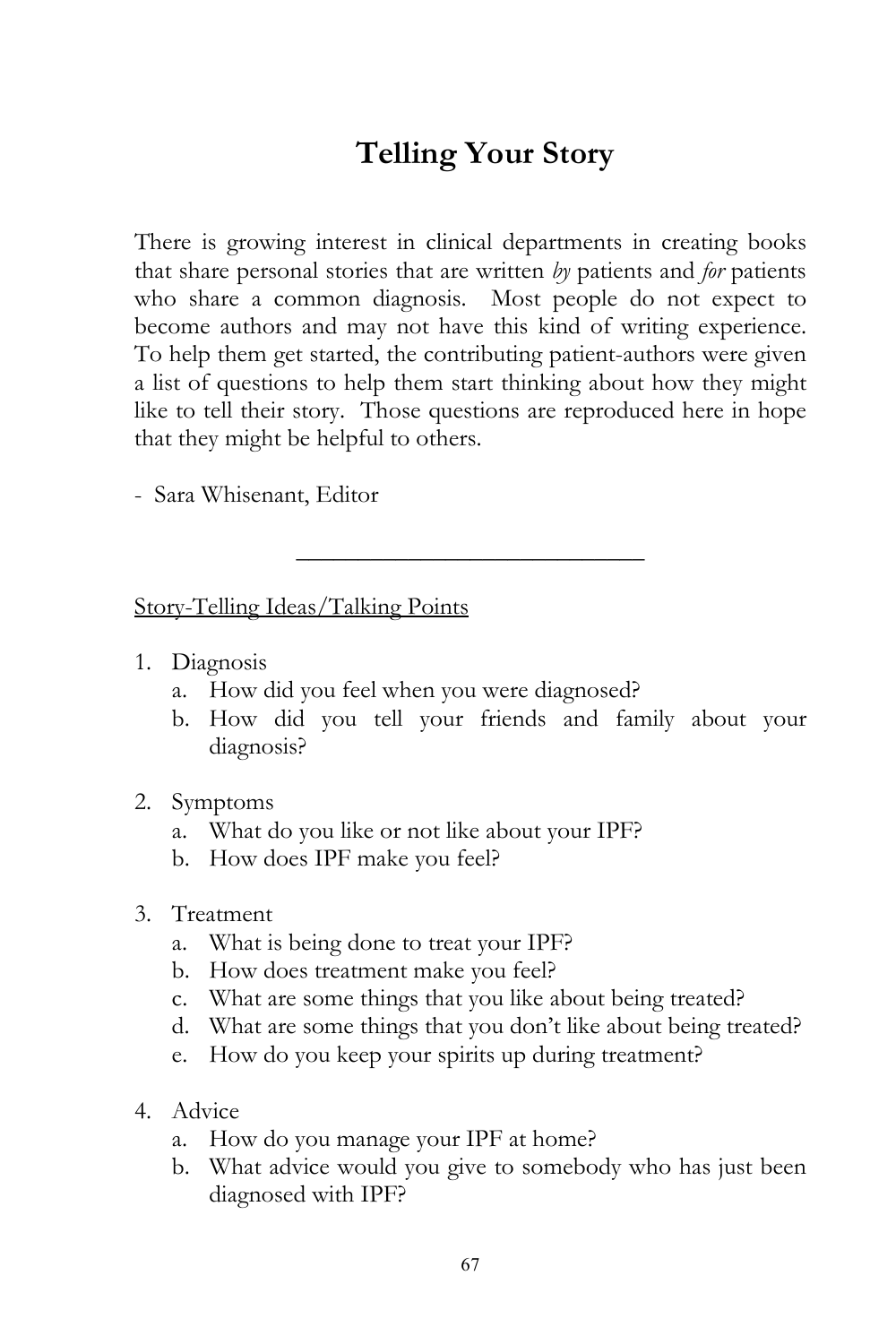- c. What kinds of things would you want your healthcare team (doctors, nurses, family, friends etc.) to know about what it's like to have IPF?
- 5. Reflections
	- a. How has IPF changed your life?
	- b. Anything else you would like to share about your story of the IPF experience?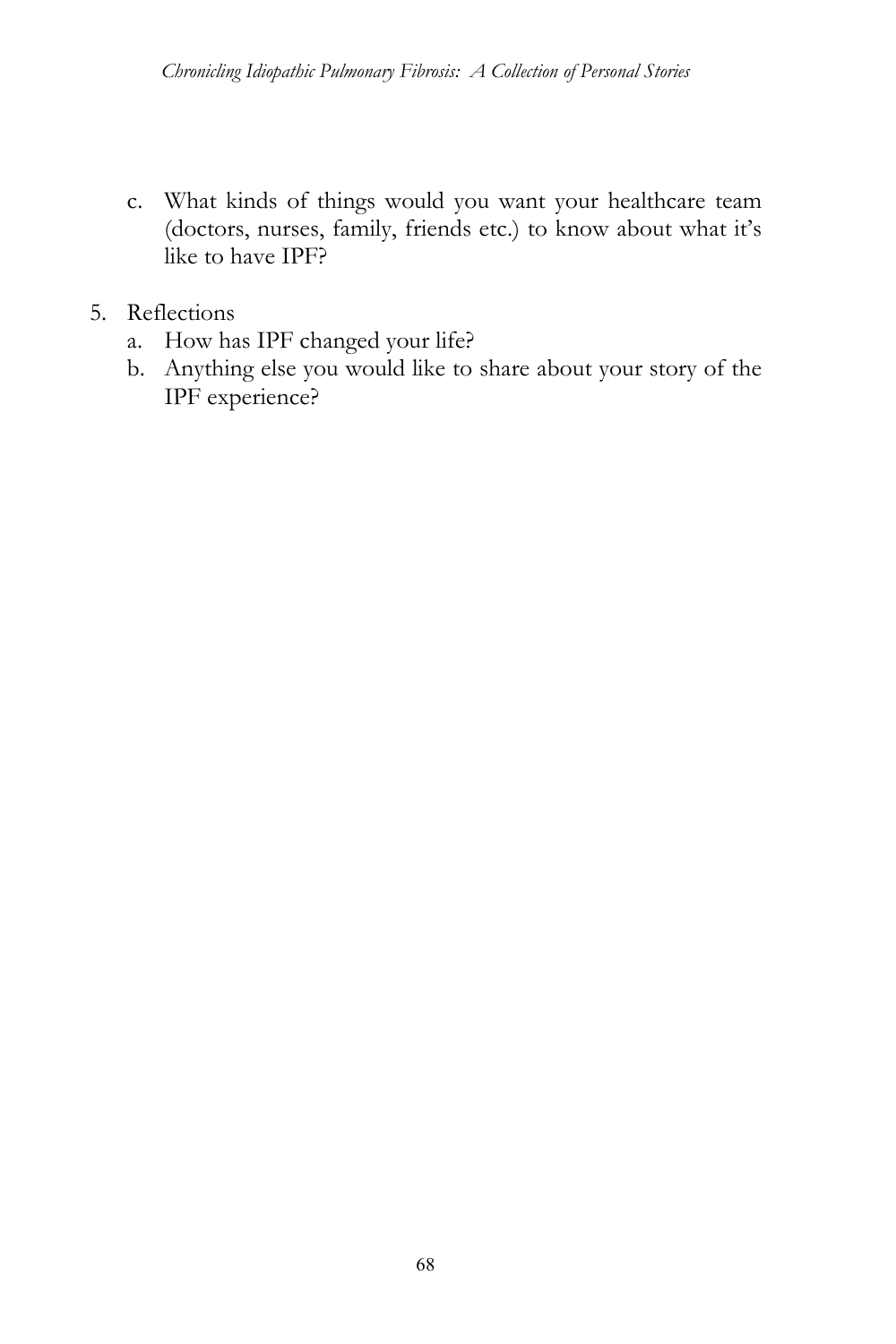# **Please Take Our Survey**

I am interested in knowing what you think about this book. To that end, I have created an online survey and I invite you, the reader, to participate.

This survey is anonymous and confidential. Your identity will not be collected, tracked nor shared. Your survey responses will never be associated with your health records in any form. There is no penalty for not taking the survey nor for stopping at any point after you begin.

Your feedback will be used to improve the patient experience at the University of Michigan Health System.

Thank you for participating.

http://umhealth.me/ipfbooksurvey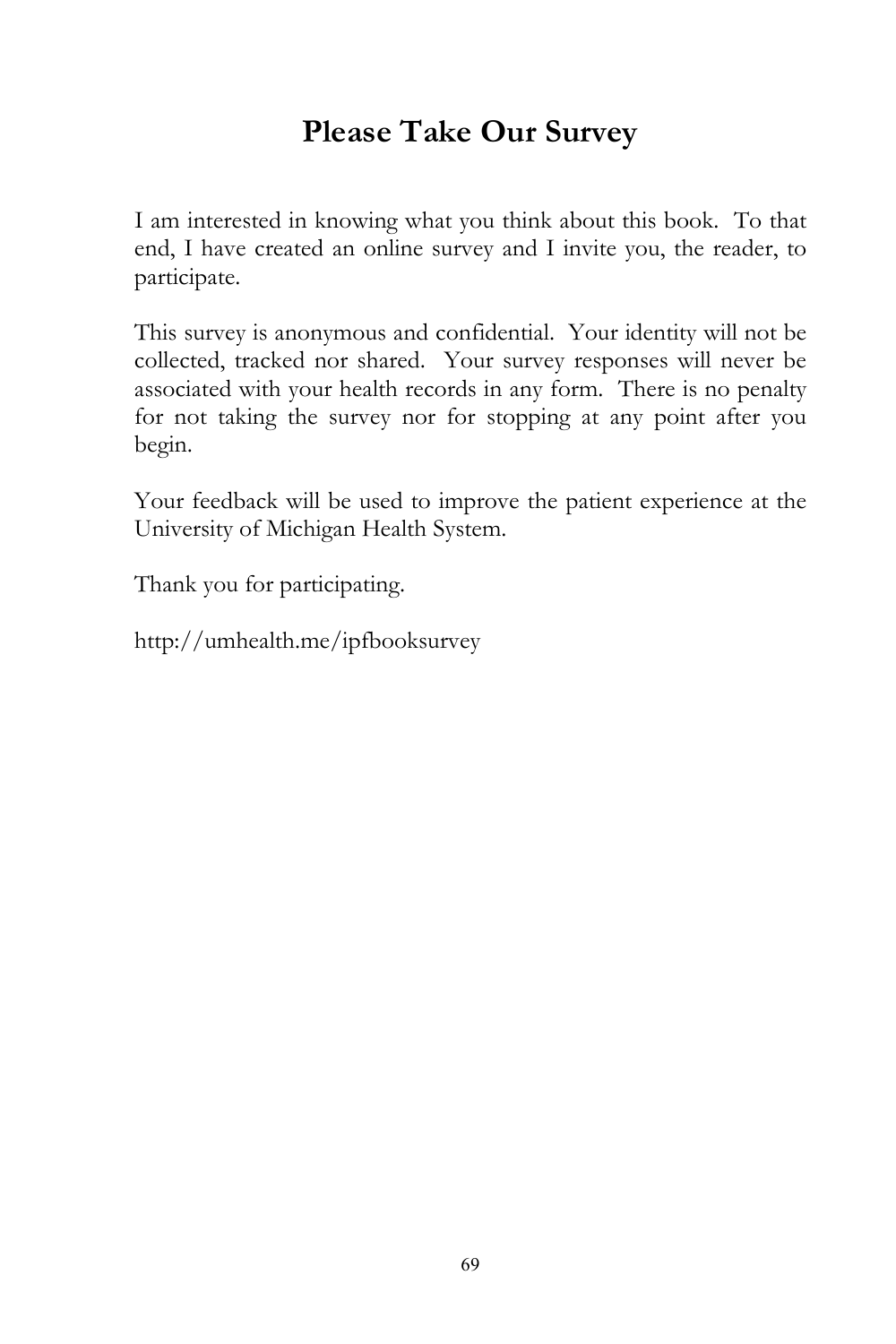

Sara K. Whisenant